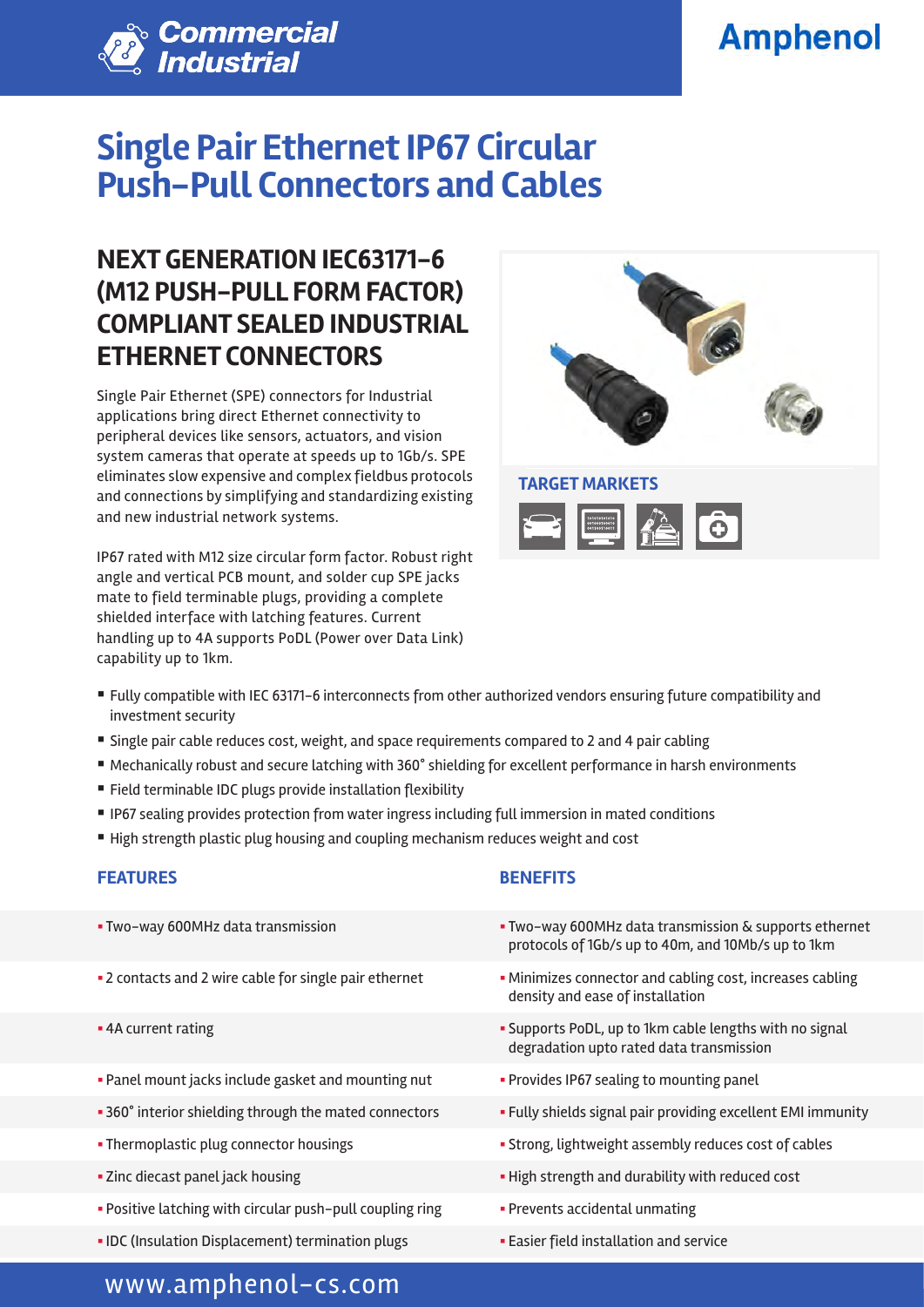## **TECHNICAL INFORMATION**

#### **MATERIAL**

- § Housings: High temperature thermoplastic, UL94V-0 flammability rating, black
- Contacts: Copper alloy, plated with 50μin Ni overall and 30μin Gold in mating area
- § EMI Shields: Stainless steel, matte tin or nickel plated
- § Gaskets, Grommets & O-Rings: Silicone rubber

#### **MECHANICAL PERFORMANCE**

- § Insertion/Withdrawal Force (Mating/Unmating): 50N (4.5 lbs force) max. (per IEC 60512-13-2, Test 13b)
- § Pull-Out Force (Forceful Disengagement): 100N (11.2 lbsforce) min. (per IEC 60512-15-6, Test 15f)
- § Durability: 1000 mating cycles, MPL1000 (per IEC 60512- 9-1, Test 9a)
- § Mechanical Shock: 300m/s2, half-sine pulses, 11ms (per IEC 60512-6-3, Test 6c)
- § Vibration, Sinusoidal: 10Hz–500Hz, 0.35mm, 50m/s2 (per IEC 60512-6-4, Test 6d)

#### **ELECTRICAL PERFORMANCE**

- § Current Rating: 4A (per IEC 60512, Test 5b)
- § Voltage Rating: 60VDC max.
- § Contact Resistance: 20mΩ max. (per IEC 60512-2-1, Test 2a, Method A)
- § Shielding Resistance: 100mΩ max. (per IEC 60512-2-1, Test 2a, Method A)
- Insulation Resistance: 500MΩ min. @ 500VDC test voltage (per IEC 60512-3-1, Test 3a, Method A)
- § Dielectric Withstanding Voltage: 1000VDC contact-tocontact and 2250VDC contact-to-shield (per IEC60512- 4-1, Test 4a, Method A)
- Ingress Protection Rating IP67 in mated condition

#### **PACKAGING**

- § Tray & Bulk pack (jack connectors, plug connector components)
- § Tape & Reel (right angle Pin-in-Paste jack connectors)
- § Single Kit (plug connector components)
- § Carton (cable assemblies)

#### **SPECIFICATIONS**

- § Amphenol Product Specification: S6140C
- § IEC 63171-6
- § IEC 61076-2 (for push pull)
- § IEEE 802.3cg (10BASE-T1)
- § IEEE 802.3bw (100BASE-T1)
- § IEEE 802.3bp (1000BASE-T1)
- § IEEE 802.3bu (PoDL)

#### **ENVIRONMENTAL**

- § Operating Temperature: -40°C to +85°C
- § Thermal Shock: 10 cycles between -40°C and +85°C (per IEC 60512-11-4, Test 11d)
- § Humidity: Low temperature +25°C, high temperature +65°C, cold sub-cycle -10°C, 93% humidity, 10 x 24hr cycles (per IEC 60068-2-38, Test Z/AD)

#### **APPROVALS AND CERTIFICATIONS**

- § RoHS per EU directive 2011/65/EU and amendments
- § UL pending

#### **TARGET MARKETS/APPLICATIONS**



Traffic Control Monitoring Systems



Industrial Internet of Things Factory/Process Automation Machine to Machine Sensors, Actuators & Network Nodes **Robotics** Test Equipment Building Automation - Environmental, Lighting



Healthcare Medical Equipment

### **WWW.amphenol-cs.com** Disclaimer